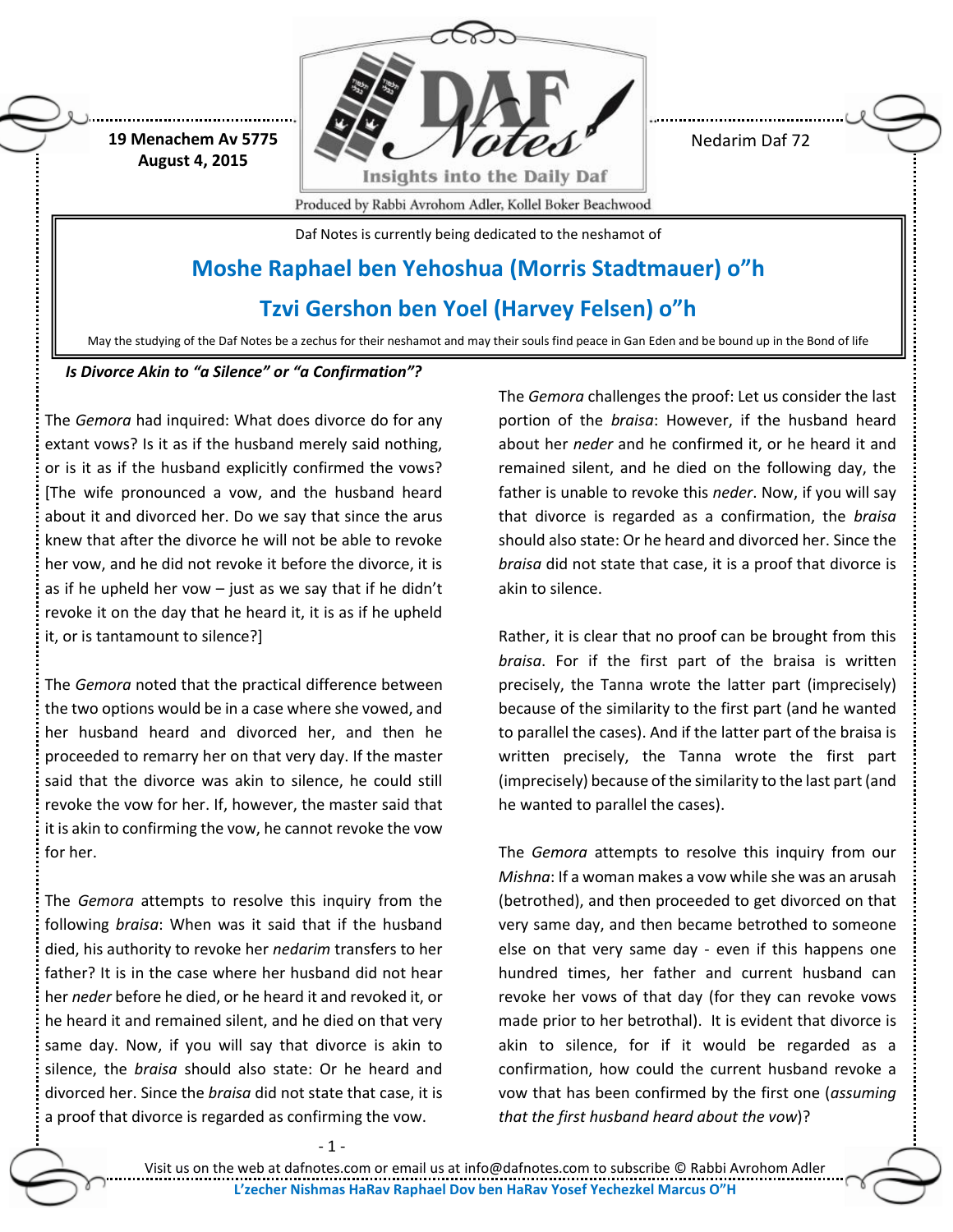

The *Gemora* answers: The *Mishna* is referring to a case where the first husband did not hear about the vow (*and therefore, divorce is not regarded as a confirmation; for the logic that it should be a confirmation is that the husband knows that after the divorce, he will not be able to revoke her nedarim any longer, and from the fact that he did not revoke her neder beforehand; this indicates that he is, indeed, confirming it; this does not apply if he didn't hear about it*).

The *Gemora* asks: If so, why did the *Mishna* specify that she was divorced and betrothed on that same day? The same *halachah* would apply if it happened after a hundred days!

The *Gemora* answers: The husband did not hear about the *neder*, but the father did. If it is still on that day, the father can revoke her vow, but afterwards, he may not.

The *Gemora* attempts to resolve this inquiry from the following *Mishna*: If she made a *neder* on the day she got married, and the husband divorced her and remarried her on that same day, he cannot revoke the vow. This would be a proof that divorce is regarded as a confirmation of her *neder*.

The *Gemora* deflects the proof: They said: The *Mishna* is referring to a *nesuah*, and the reason that the husband cannot revoke her vow is because the *halachah* is that a husband cannot revoke his *nesuah's* prior vows.

#### *Ra"n Elucidated*

[*The Ra"n explains that it can be referring to a nesuah either in the marriage preceding the divorce or the one that followed it. If she was an arusah by the first marriage and a nesuah at the end, he would not be able to revoke her nedarim, for the husband cannot revoke pre-existing nedarim. If she was a nesuah by the first marriage and an arusah at the end, he cannot revoke her nedarim, for once* 

*she is a nesuah, the father loses his rights over her, and the arus is not able to revoke her vows without the conjunction of her father.*] [The Gemora leaves this question unresolved, and there is a discussion in the Rishonim regarding the practical ruling.](71b1 – 72a2)

#### *Mishna*

The *Mishna* states: It was the custom of Torah scholars before their daughters would leave their authority, he (the father) would say to her (his daughter): All *nedarim* that you made in my house are revoked. And similarly, the husband would say before she entered his authority: All *nedarim* that you made before you entered my authority are revoked. This is because once she enters into his authority (*as a nesuah*), he cannot revoke her vows (*that were made beforehand*). (72b1)

#### *Is Hearing Necessary?*

Rami bar Chama inquired: May a husband revoke her vow without hearing about it? Since the verse in the Torah states "*And the husband heard*," he cannot revoke unless he heard about it, or perhaps, those words were not meant to be specific (*and the Torah is just discussing the usual case*)?

Rava attempts to resolve this inquiry from our *Mishna*: It was the custom of Torah scholars before their daughters would leave their authority, he would say to her: All *nedarim* that you made in my house are revoked. And here he is revoking her vows without even hearing it!

The *Gemora* rejects the proof: He actually revokes her vows when he hears about them.

The *Gemora* asks: If so, why does he make this declaration before he hears about them?

- 2 -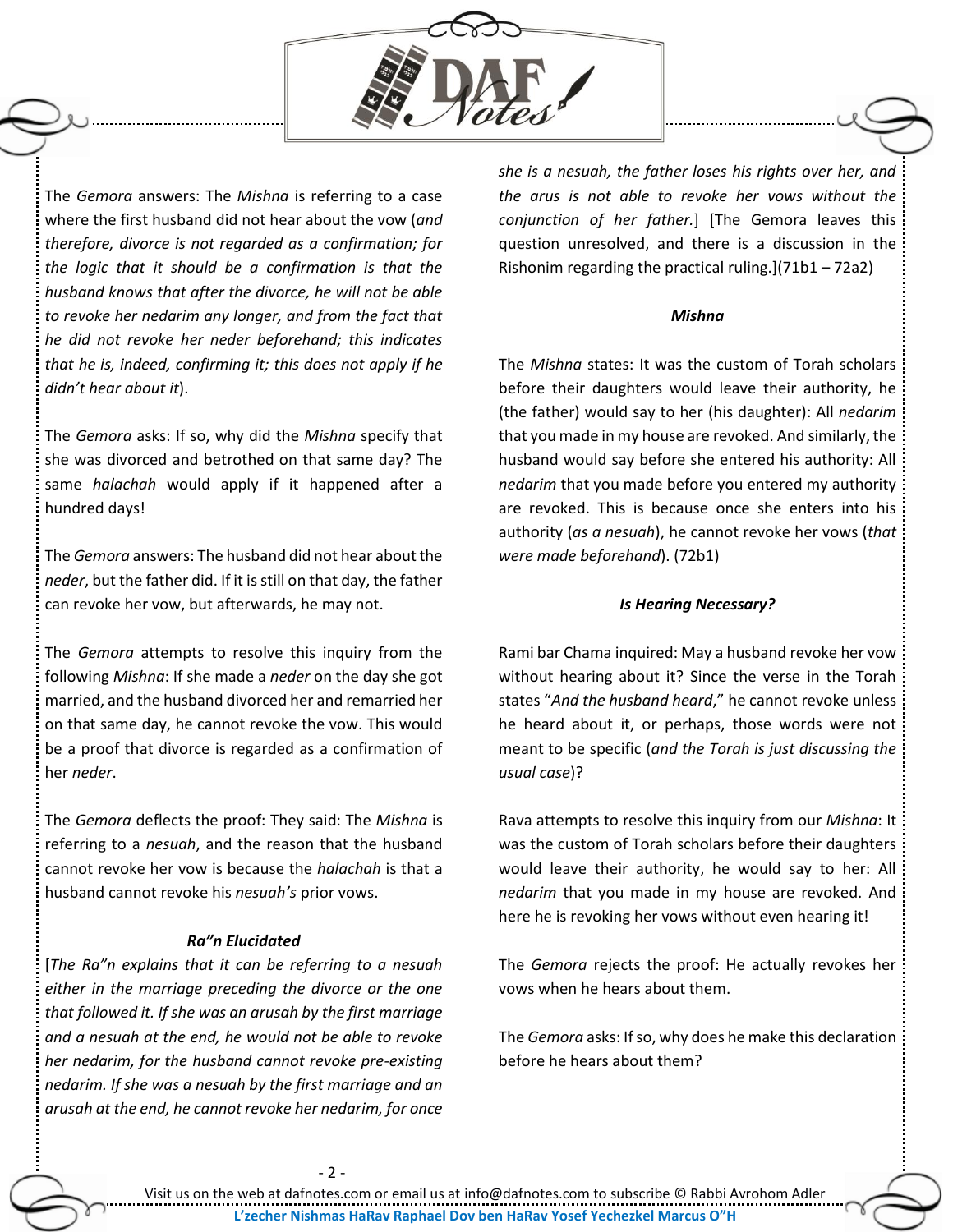

The *Gemora* answers: It was customary for the Torah scholars to find out if their daughters made any *nedarim* (*and when they hear about them, they will revoke them*).

The *Gemora* attempts to resolve the inquiry from the last part of the *Mishna*: And similarly, the husband would say before she entered his authority: All *nedarim* that you made before you entered my authority are revoked.

The *Gemora* deflects this proof as well, by saying that the *Mishna* means that he will revoke her vows after he hears them.

The *Gemora* attempts to resolve this inquiry from the following *Mishna*: One who says to his wife, "All *nedarim* which you will make until I come back from Such-and-such a place shall be confirmed," he has said nothing (*for these nedarim are not in existence yet*). If, however, he said, "they shall be revoked," Rabbi Eliezer said: They are revoked. And here he is revoking her vows without even hearing it!

The *Gemora* rejects the proof: He means that they should be revoked when he hears about them.

The *Gemora* asks: So why does he make that declaration? Let him revoke the vows when he hears them.

The *Gemora* answers: He is worried that he will become preoccupied with other matters at that time (*and he will forget to revoke them*).

The *Gemora* attempts to resolve this inquiry from the following *braisa*: One who says to guardian (*one who will be taking care of his property in order to sustain his wife and children while he is away*), "All *nedarim* that my wife will make from now until I return from Such-and-such a place, you shall revoke." If the guardian went and revoked them, you might think that her vows are indeed revoked. The Torah teaches us: *Her husband will confirm them and* 

*her husband will revoke them*. These are the words of Rabbi Yoshiyah. Rabbi Yonasan said to him: Throughout the Torah, we find that an agent of a person is just like himself (*and therefore, the guardian may revoke her vows for the husband*).

And even Rabbi Yoshiyah only disagreed because of the Scriptural verse, but otherwise, they would all agree that the agent can revoke her *nedarim*. But the husband never heard the *neder* (*this would prove that he can revoke her nedarim without hearing them first*)!

#### *Ra"n Elucidated*

[*The Ra"n asks: Perhaps, hearing is necessary, but here it is different, because the hearing of the guardian, who is the representative of the husband is just like him, and it is as if the husband heard himself? Tosfos answers: If it is true that hearing is necessary, is there anything that the husband cannot do, yet he can appoint an agent to do that for him? This is a rule by all agents. One cannot appoint an agent to do something that he himself cannot do.*]

The *Gemora* rejects this proof as well: The *braisa* is referring to a case where the husband told the guardian, "When I hear about the vows, revoke them for me."

The *Gemora* asks: Why can't the husband revoke them himself?

The *Gemora* answers: He is worried that he will become preoccupied with other matters at that time (*and he will forget to revoke them*). (72b1 – 73a1)

# **INSIGHTS TO THE DAF**

### *Pre-existing Conditions*

The *Gemora* stated that the *Mishna* is referring to a *nesuah*, and the reason that the husband cannot revoke

- 3 -